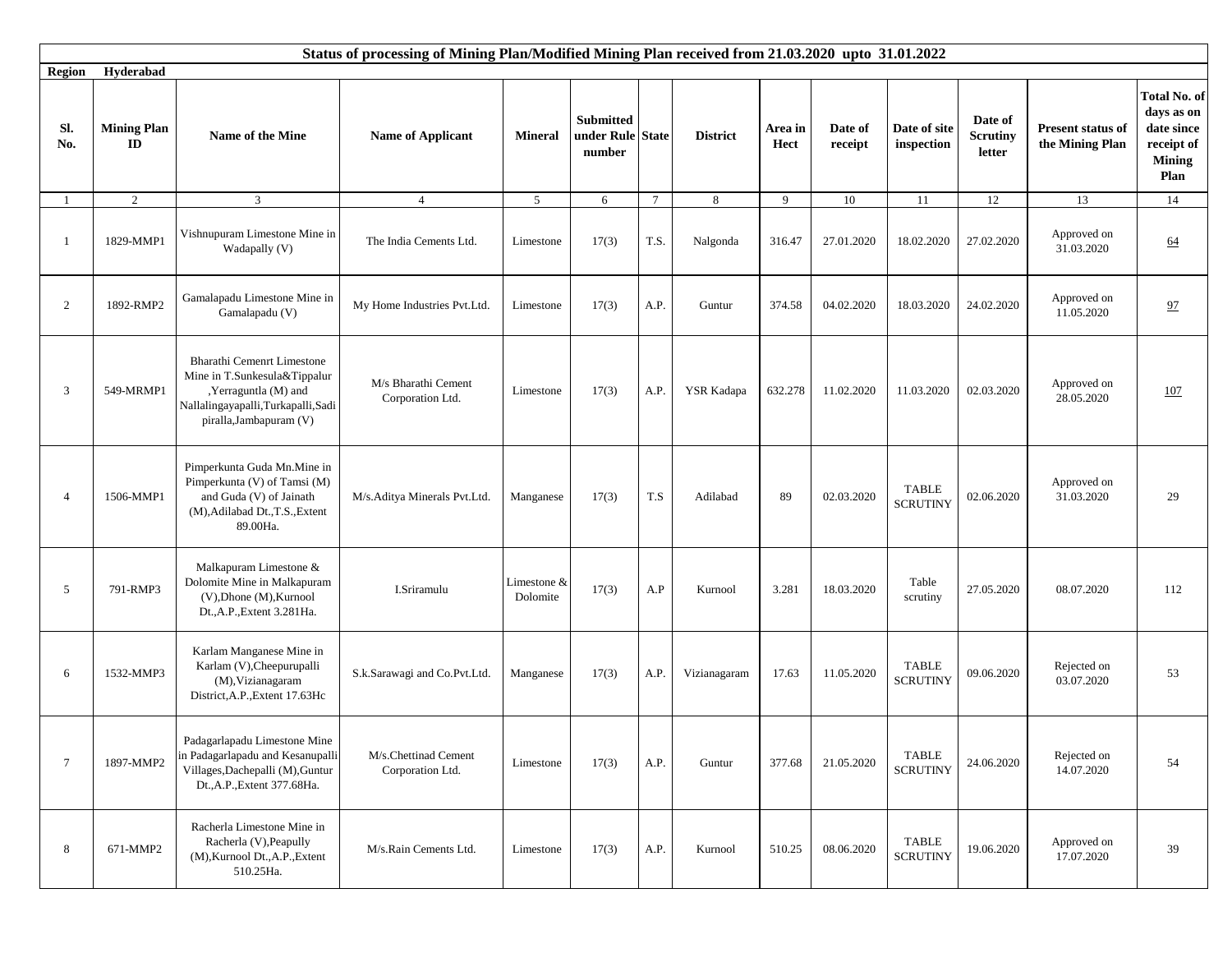|                             | Status of processing of Mining Plan/Modified Mining Plan received from 21.03.2020 upto 31.01.2022<br>Hyderabad |                                                                                                                                                |                                     |                        |                                                |                 |                 |                 |                    |                                 |                                      |                                             |                                                                                        |
|-----------------------------|----------------------------------------------------------------------------------------------------------------|------------------------------------------------------------------------------------------------------------------------------------------------|-------------------------------------|------------------------|------------------------------------------------|-----------------|-----------------|-----------------|--------------------|---------------------------------|--------------------------------------|---------------------------------------------|----------------------------------------------------------------------------------------|
| <b>Region</b><br>Sl.<br>No. | <b>Mining Plan</b><br>ID                                                                                       | Name of the Mine                                                                                                                               | <b>Name of Applicant</b>            | <b>Mineral</b>         | <b>Submitted</b><br>under Rule State<br>number |                 | <b>District</b> | Area in<br>Hect | Date of<br>receipt | Date of site<br>inspection      | Date of<br><b>Scrutiny</b><br>letter | <b>Present status of</b><br>the Mining Plan | <b>Total No. of</b><br>days as on<br>date since<br>receipt of<br><b>Mining</b><br>Plan |
| -1                          | $\overline{2}$                                                                                                 | 3                                                                                                                                              | $\overline{4}$                      | 5                      | 6                                              | $7\phantom{.0}$ | 8               | 9               | 10                 | 11                              | 12                                   | 13                                          | 14                                                                                     |
| 9                           | 1562-MMP3                                                                                                      | Amalgamated Gudipadu<br>Limestone Mine in Gudipadu $\&$<br>Kundanakota (V), Yadiki (M),<br>Anantapur Dt., A.P., Extent                         | M/S.Penna Cement Industries<br>Ltd. | Limestone              | 17(3)                                          | A.P.            | Anantapur       | 421.096         | 10.07.2020         | <b>TABLE</b><br><b>SCRUTINY</b> | 30.07.2020                           | Approved on<br>24.08.2020                   | 45                                                                                     |
| 10                          | 231-MMP2                                                                                                       | Sitapuram Limestone Mine(ML-<br>2) in Dondapadu<br>(V), Chintalapalem (M), Suryapet<br>Dt., T.S., Extent 558.71Ha.                             | M/s. Zuari Cement Ltd.              | Limestone              | 17(3)                                          | T.S             | Suryapet        | 558.71          | 05.08.2020         | <b>TABLE</b><br><b>SCRUTINY</b> | 19.08.2020                           | Approved on<br>09.09.2020                   | 35                                                                                     |
| 11                          | 1532-MMP4                                                                                                      | Karlam Manganese Mine in<br>Karlam (V), Cheepurupalli<br>(M), Vizianagaram<br>District, A.P., Extent 17.63Hc                                   | S.k.Sarawagi and Co.Pvt.Ltd.        | Manganese              | 17(3)                                          | A.P.            | Vizianagaram    | 17.63           | 11.08.2020         | <b>TABLE</b><br><b>SCRUTINY</b> | 02.09.2020                           | Approved on<br>29.09.2020                   | 49                                                                                     |
| 12                          | 1303-MMP1                                                                                                      | Kothapalli Dolomite and Iron Ore<br>Mine in Kothapalli<br>(V), Bethamcherla (M)                                                                | M.Nagaiah Goud                      | Dolomite &<br>Iron Ore | 17(3)                                          | A.P.            | Kurnool         | 13.606          | 17.08.2020         | <b>TABLE</b><br><b>SCRUTINY</b> | 09.09.2020                           | Approved on<br>01.10.2020                   | 45                                                                                     |
| 13                          | 1001-MMP                                                                                                       | Kanakadripalli Limestone Mine<br>in Petnikota & Itikyala (V)                                                                                   | M/s. The Ramco Cements Ltd.         | Limestone              | 17(3)                                          | A.P.            | Kurnool         | 435.24          | 21.08.2020         | <b>TABLE</b><br><b>SCRUTINY</b> | 14.09.2020                           | Approved on<br>23.10.2020                   | 63                                                                                     |
| 14                          | 1873-MMP2                                                                                                      | Gudipadu Limestone Mine in<br>Gudipadu (V)                                                                                                     | M/s. BMM Cements Ltd.               | Limestone              | 17(3)                                          | A.P.            | Anantapur       | 454.59          | 09.09.2020         | 25.09.2020                      | 28.09.2020                           | Approved on<br>12.10.2020                   | 33                                                                                     |
| 15                          | 1791-MMP2                                                                                                      | Yenakandla Limestone mine<br>inYerragudi,Meerapapuram,Patha<br>padu and Yanakandla<br>(V), Banaganapalli (M), Kurnool<br>Dt., A.P., Extent Ha. | Sree Jayajyothi Cements PVt.Ltd     | Limestone              | 17(3)                                          | A.P.            | Kurnool         | 322.837         | 23.09.2020         | 07.10.2020                      | 14.10.2020                           | Approved on<br>09.11.2020                   | 47                                                                                     |
| 16                          | 984-MMP2                                                                                                       | Pedaekkaluru Limestone Mine in<br>Pedaekkaluru (V), Yadiki<br>(M), Anatapur Dt., A.P., Extent<br>7.208Ha.                                      | P.Srinivasulu                       | Limestone              | 17(3)                                          | A.P.            | Anantapur       | 7.208           | 07.10.2020         | 10.10.2020                      | 28.10.2020                           | Approved on<br>20.11.2020                   | 44                                                                                     |
| 17                          | 1633-MMP1                                                                                                      | Thummalapenta Limestone Mine<br>in Thummalapenta (V)                                                                                           | M/s. Ultratech Cement Ltd.          | Limestone              | 17(3)                                          | A.P.            | Kurnool         | 90.52           | 11.11.2020         | Table<br>scrutiny               | 20.11.2020                           | Approved on<br>23.12.2020                   | 42                                                                                     |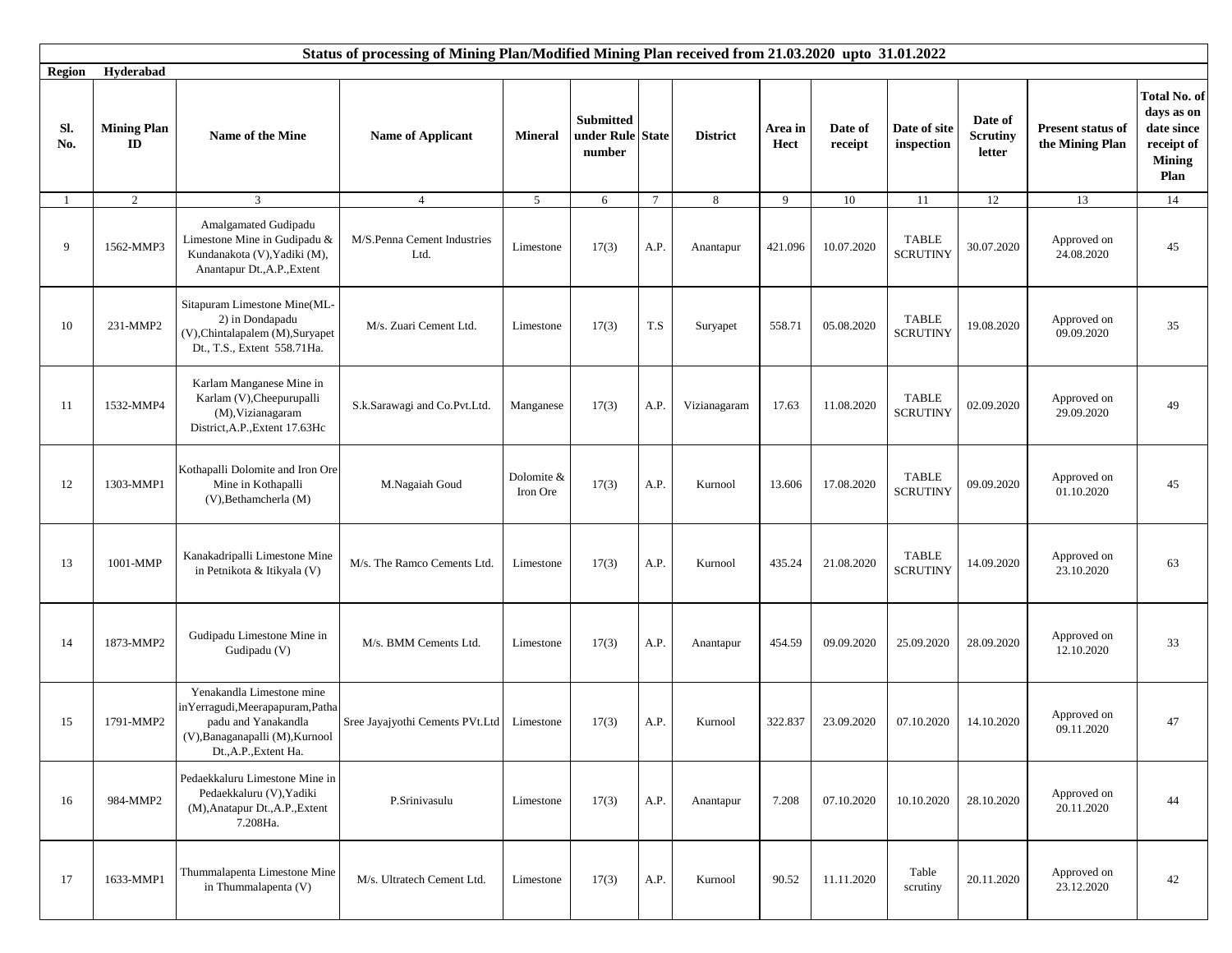|                |                                     |                                                                                                                                                 | Status of processing of Mining Plan/Modified Mining Plan received from 21.03.2020 upto 31.01.2022 |                                               |                                                |                |                     |                 |                    |                            |                                      |                                      |                                                                                 |
|----------------|-------------------------------------|-------------------------------------------------------------------------------------------------------------------------------------------------|---------------------------------------------------------------------------------------------------|-----------------------------------------------|------------------------------------------------|----------------|---------------------|-----------------|--------------------|----------------------------|--------------------------------------|--------------------------------------|---------------------------------------------------------------------------------|
| <b>Region</b>  | Hyderabad                           |                                                                                                                                                 |                                                                                                   |                                               |                                                |                |                     |                 |                    |                            |                                      |                                      |                                                                                 |
| Sl.<br>No.     | <b>Mining Plan</b><br>$\mathbf{ID}$ | Name of the Mine                                                                                                                                | <b>Name of Applicant</b>                                                                          | <b>Mineral</b>                                | <b>Submitted</b><br>under Rule State<br>number |                | <b>District</b>     | Area in<br>Hect | Date of<br>receipt | Date of site<br>inspection | Date of<br><b>Scrutiny</b><br>letter | Present status of<br>the Mining Plan | Total No. of<br>days as on<br>date since<br>receipt of<br><b>Mining</b><br>Plan |
| $\overline{1}$ | $\overline{2}$                      | $\mathfrak{Z}$                                                                                                                                  | $\overline{4}$                                                                                    | 5                                             | 6                                              | $\overline{7}$ | 8                   | $\mathbf{Q}$    | 10                 | 11                         | 12                                   | 13                                   | 14                                                                              |
| 18             | 1632-MMP1                           | Petnikota Limestone Mine-2 in<br>Petnikota (V)                                                                                                  | M/s. Ultratech Cement Ltd.                                                                        | Limestone                                     | 17(3)                                          | A.P.           | Kurnool             | 29.7            | 11.11.2020         | Table<br>scrutiny          | 20.11.2020                           | Approved on<br>23.12.2020            | 42                                                                              |
| 19             | 624-MMP1                            | Guruvanipalli Limestone Mine in<br>Guruvanipalli (V), Kolimigundla<br>(M), Kurnool (D), A.P. 395.15Ha.                                          | M/s. Ultratech Cement Ltd.                                                                        | Limestone                                     | 17(3)                                          | A.P            | Kurnool             | 395.15          | 24.12.2020         | 01.01.2021                 | 12.01.2021                           | Approved on<br>03.02.2021            | 41                                                                              |
| 20             | 1634-MMP                            | Tummalapenta Limestone Mine<br>in<br>Tummalapenta(V), Kolimigundla<br>(M)                                                                       | M/s. Ultratech Cement Ltd.                                                                        | Limestone                                     | 17(3)                                          | A.P            | Kurnool             | 114.372         | 24.12.2020         | 31.12.2020                 | 27.01.2021                           | Approved on<br>26.02.2021            | 64                                                                              |
| 21             | 1628-MMP2                           | Kamalapuram limestone &<br>Dolomite Mine in Kocheruvu<br>(V), Dhone (M), Kurnool Dt.,<br>A.P., Extent Ha.                                       | Sri S. Subose                                                                                     | Limestone                                     | 17(3)                                          | A.P.           | Kurnool             | 4.213           | 08.01.2021         | 24.01.2021                 | 03.02.2021                           | Approved on<br>22.02.2021            | 45                                                                              |
| 22             | 1560-MMMP                           | Basantnagar Limestone mine in<br>Palakurthy and Takkalapally<br>Villages, Palakurthy Mandal,<br>Peddapalli District, T.S., Extent<br>360.26 Ha. | M/s.Kesoram Industries Ltd.                                                                       | Limestone                                     | 17(3)                                          | T.S.           | Peddapalli          | 360.26          | 13.01.2021         | 04.02.2021                 | 08.02.2021                           | Rejected on<br>26.02.2021            | 44                                                                              |
| 23             | 1526-RMP2                           | Palkur Limestone Mine in Palkur<br>(V), Banaganapalli (M), Kurnool<br>Dt., A.P., Extent 4.801Ha.                                                | <b>B.Rajendranath</b>                                                                             | Limestone                                     | <b>MMP</b><br>$17(3)$ of<br>MCR,2016           | A.P            | Kurnool             | 4.801           | 28.01.2021         | Table<br>scrutiny          | 18.02.2021                           | Approved on<br>10.03.2021            | 41                                                                              |
| 24             | 1505-RMP2                           | Gutupalli Iron Ore Mine in<br>Gutupalli (V), Bethamcherla<br>(M), Kurnool Dt., A.P., Extent<br>22.979Ha.                                        | M/s.Digvijay Minerals                                                                             | Iron Oree                                     | <b>MMP</b><br>$17(3)$ of<br>MCR, 2016          | A.P            | Kurnool             | 22.979          | 29.01.2021         | 13.02.2021                 | 22.02.2021                           | Approved on<br>15.03.2021            | 45                                                                              |
| 25             | 572-RMP2                            | Ani Mines in Chaganam<br>(V), Sydapuram (M),<br>Dt., A.P., Extent Ha.                                                                           | Ani Mines & Minerals                                                                              | Quatz,<br>Feldsfar, Mic<br>a &<br>Vermiculite | MMP 17(3)<br>of<br>MCR, 2016                   | A.P            | <b>SPSR Nellore</b> | 22.582          | 02.02.2021         | 06.02.2021                 | 23.02.2021                           | Approved on<br>30.03.2021            | 56                                                                              |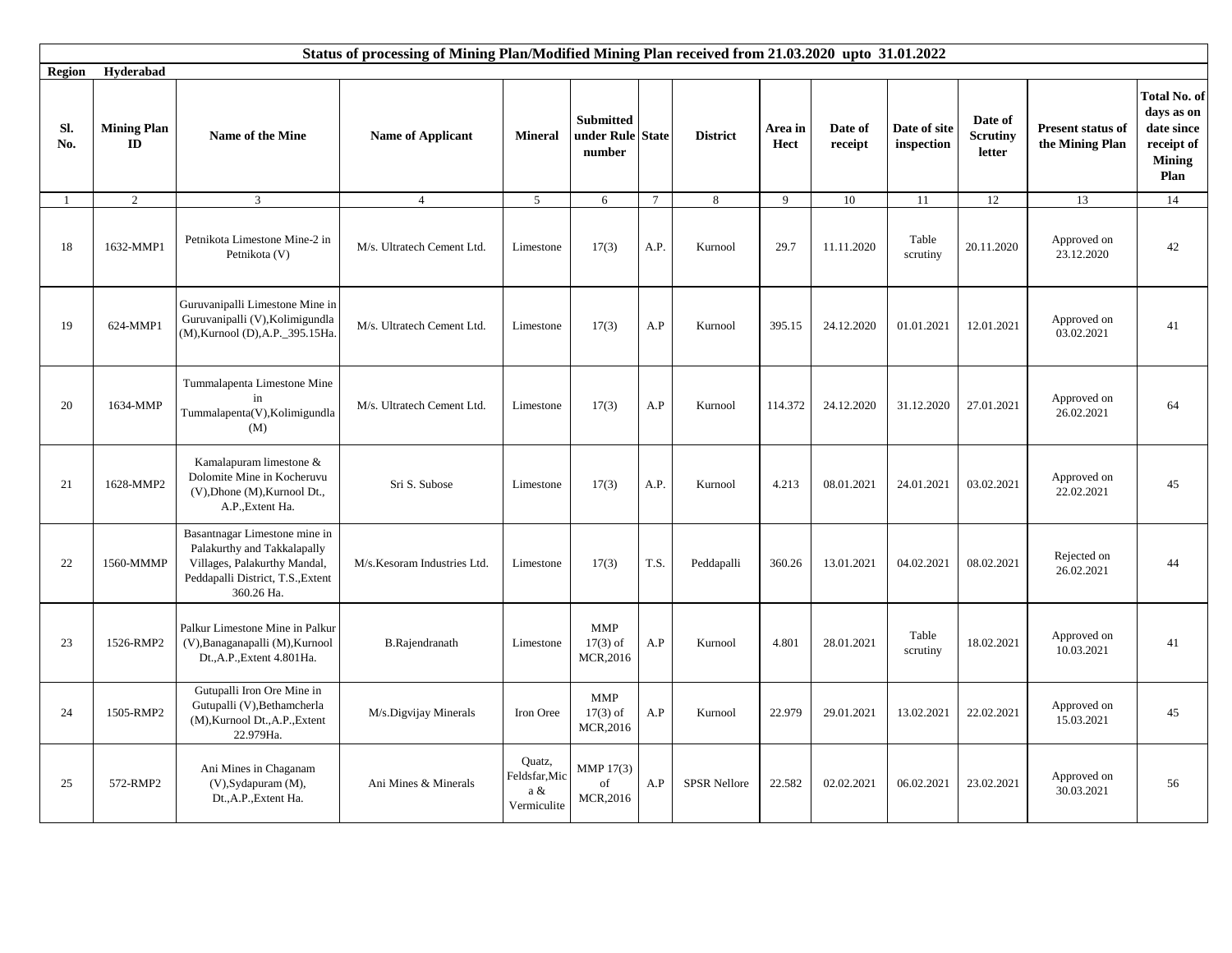|            |                          |                                                                                                  | Status of processing of Mining Plan/Modified Mining Plan received from 21.03.2020 upto 31.01.2022 |                                              |                                                                       |                 |                     |                 |                    |                                 |                                      |                                      |                                                                                 |
|------------|--------------------------|--------------------------------------------------------------------------------------------------|---------------------------------------------------------------------------------------------------|----------------------------------------------|-----------------------------------------------------------------------|-----------------|---------------------|-----------------|--------------------|---------------------------------|--------------------------------------|--------------------------------------|---------------------------------------------------------------------------------|
| Region     | Hyderabad                |                                                                                                  |                                                                                                   |                                              |                                                                       |                 |                     |                 |                    |                                 |                                      |                                      |                                                                                 |
| Sl.<br>No. | <b>Mining Plan</b><br>ID | Name of the Mine                                                                                 | <b>Name of Applicant</b>                                                                          | <b>Mineral</b>                               | <b>Submitted</b><br>under Rule State<br>number                        |                 | <b>District</b>     | Area in<br>Hect | Date of<br>receipt | Date of site<br>inspection      | Date of<br><b>Scrutiny</b><br>letter | Present status of<br>the Mining Plan | Total No. of<br>days as on<br>date since<br>receipt of<br><b>Mining</b><br>Plan |
| -1         | $\overline{2}$           | $\mathfrak{Z}$                                                                                   | $\overline{4}$                                                                                    | 5 <sup>5</sup>                               | 6                                                                     | $7\phantom{.0}$ | 8                   | 9               | $10\,$             | 11                              | 12                                   | 13                                   | 14                                                                              |
| 26         | 1788-MMP2                | Saraswathi Limestone mine in<br>Tangeda (V), Dachepalli (M),<br>Vemavaram & Chennayapalem<br>(V) | M/s.Saraswathi Power and<br>Industries Ltd.                                                       | Limestone                                    | 17(3)                                                                 | A.P             | Guntur              | 613.476         | 18.02.2021         | Table<br>Scrutiny               | 15.02.2021                           | Approved on<br>16.04.2021            | 57                                                                              |
| 27         | 562-MMP1                 | Dugar Vermiculite Mine in<br>Palicherla (V), Gudur (M)                                           | M/s Dugar Vermiculite Pvt. Ltd.   Vermiculite                                                     |                                              | 17(3)                                                                 | A.P.            | <b>SPSR Nellore</b> | 2.707           | 24.02.2021         | 06.03.2021                      | 17.03.2021                           | Approved on<br>20.04.2021            | 55                                                                              |
| 28         | 30-RMP2                  | Maheshwari Manganese Mine in<br>Bankuruvalsa (V), Bobbilli (M)                                   | M/s S.K. Sarwagi Co.(P) Ltd.                                                                      | Manganese                                    | Submited<br>RMP<br>$17(2)$ of<br>MCR,2016<br>Approved in<br>MMP 17(3) | A.P.            | Vizianagaram        | 15.73           | 23.02.2021         | 09.03.2021                      | 12.03.2021                           | Approved on<br>09.04.2021            | 45                                                                              |
| 29         | 1433-MMP2                | Sagar Cements Limestone Mine<br>in Pedaveedu (V), Mattampally<br>(M)                             | M/S.Sagar Cements Limited.                                                                        | Limestone                                    | MMP 17(3)<br>of<br>MCR,2016                                           | T.S.            | Suryapet            | 143.72          | 03.03.2021         | Table<br>Scrutiny               | 12.03.2021                           | Approved on<br>25.03.2021            | 22                                                                              |
| 30         | 572-MMP                  | Vasanth Kalyani Mica mine in<br>Molakalapundla (V), Sydapuram<br>(M)                             | The Krishna Mining Company                                                                        | Vermiculite,<br>Mica, Quartz<br>and Feldsfar | 17(3)                                                                 | A.P.            | <b>SPSR Nellore</b> | 4.04            | 18.03.2021         | Table<br>Scrutiny               | 05.04.2021                           | Approved on<br>23.04.2021            | 36                                                                              |
| 31         | 1560-MMP2                | Basantnagar Limestone mine in<br>Palakurthy and Takkalapally<br>Villages, Palakurthy Mandal      | M/s.Kesoram Industries Ltd.                                                                       | Limestone                                    | 17(3)                                                                 | T.S.            | Peddapalli          | 360.26          | 24.03.2021         | <b>TABLE</b><br><b>SCRUTINY</b> | 17.05.2021                           | Approved on<br>17.05.2021            | 54                                                                              |
| 32         | 998-MMP1                 | Nayanipalli Lst. Mine in<br>Kolimigundla & Petnikota (V),<br>Kolimigundla (M)                    | M/s. The Ramco Cements Ltd.                                                                       | Limestone                                    | 17(3)                                                                 | A.P             | Kurnool             | 735.72          | 24.03.2021         | 09.04.2021                      | 20.04.2021                           | Approved on<br>27.05.2021            | 64                                                                              |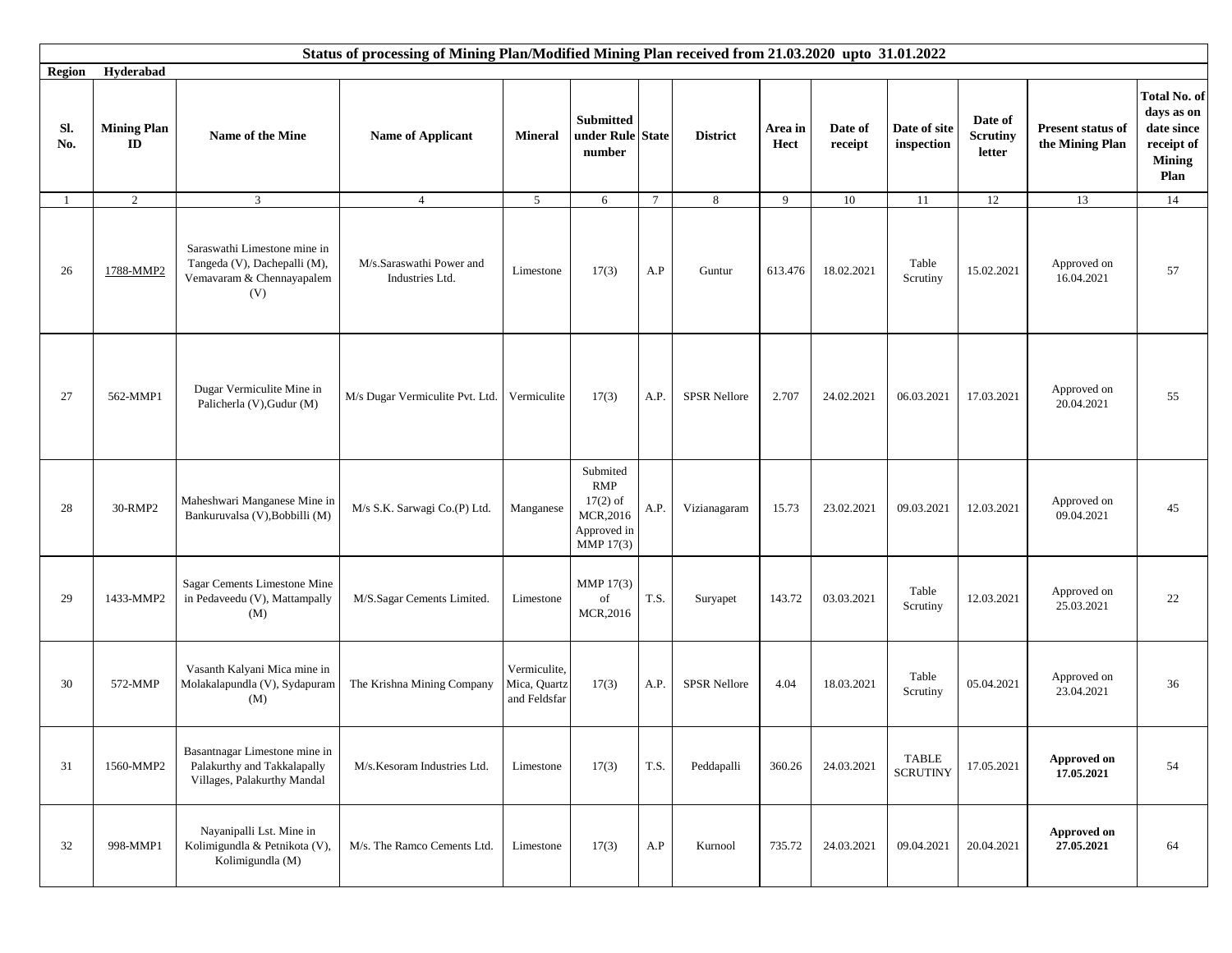|            | Status of processing of Mining Plan/Modified Mining Plan received from 21.03.2020 upto 31.01.2022 |                                                                                                              |                                         |                 |                                                                              |                 |                     |                 |                    |                                 |                                      |                                      |                                                                                 |
|------------|---------------------------------------------------------------------------------------------------|--------------------------------------------------------------------------------------------------------------|-----------------------------------------|-----------------|------------------------------------------------------------------------------|-----------------|---------------------|-----------------|--------------------|---------------------------------|--------------------------------------|--------------------------------------|---------------------------------------------------------------------------------|
| Region     | Hyderabad                                                                                         |                                                                                                              |                                         |                 |                                                                              |                 |                     |                 |                    |                                 |                                      |                                      |                                                                                 |
| Sl.<br>No. | <b>Mining Plan</b><br>ID                                                                          | Name of the Mine                                                                                             | <b>Name of Applicant</b>                | <b>Mineral</b>  | <b>Submitted</b><br>under Rule State<br>number                               |                 | <b>District</b>     | Area in<br>Hect | Date of<br>receipt | Date of site<br>inspection      | Date of<br><b>Scrutiny</b><br>letter | Present status of<br>the Mining Plan | Total No. of<br>days as on<br>date since<br>receipt of<br><b>Mining</b><br>Plan |
| 1          | $\overline{2}$                                                                                    | 3                                                                                                            | $\overline{4}$                          | $5\overline{)}$ | 6                                                                            | $7\phantom{.0}$ | 8                   | 9               | 10                 | 11                              | 12                                   | 13                                   | 14                                                                              |
| 33         | 1579-MMP1                                                                                         | Budawada Limestone Mine in<br>Budawada R.F., Jaggayyapeta<br>(M)                                             | M/s. The Ramco Cements Ltd.             | Limestone       | 17(3)                                                                        | A.P             | Krishna             | 160             | 24.03.2021         | 28.04.2021                      | 17.05.2021                           | Approved on<br>09.06.2021            | 77                                                                              |
| 34         | 1339-RMP4                                                                                         | Kotapadu Limestone Mine in<br>Kalvatala & Kotapadu<br>(V), Kolimigundla (M)                                  | M/s. Prism Johnson Ltd.                 | Limestone       | Submited<br><b>RMP</b><br>$17(2)$ of<br>MCR,2016<br>Approved in<br>MMP 17(3) | A.P             | Kurnool             | 663.46H         | 25.03.2021         | 10.04.2021                      | 23.04.2021                           | <b>Approved on</b><br>20.05.2021     | 56                                                                              |
| 35         | 1878-MMP2                                                                                         | Bhavanipuram Limestone Mine<br>in Ravipahad (V), Palakeedu (M)                                               | M/s Deccan Cements Ltd.                 | Limestone       | 17(3)                                                                        | T.S.            | Suryapet            | 183.11          | 08.04.2021         | <b>TABLE</b><br><b>SCRUTINY</b> | 09.06.2021                           | Approved on<br>27.05.2021            | 49                                                                              |
| 36         | 1945-MMP                                                                                          | Amalgamated Korumanipalli<br>Limestone Mine in<br>Korumanipalli and<br>Thollamadugu (V), Kolimigundla<br>(M) | M/s.Penna Cement Industries             | Limestone       | 17(3)                                                                        | A.P             | Kurnool             | 254.856         | 26.04.2021         | 28.04.2021                      | 17.05.2021                           | Approved on<br>07.06.2021            | 42                                                                              |
| 37         | 547-MMP1                                                                                          | Sirasanambedu Iron ore Mine in<br>Sirasanambedu (V), Pellakur (M)                                            | M/s.Sai Dharani Sponge Iron<br>Pvt.Ltd. | Iron ore        | 17(3)                                                                        | A.P             | <b>SPSR Nellore</b> | 40.469          | 17.05.2021         | <b>TABLE</b><br><b>SCRUTINY</b> | 31.05.2021                           | <b>Approved on</b><br>20.05.2021     | 3                                                                               |
| 38         | 1892-MMP3                                                                                         | Gamalapadu Limestone Mine in<br>Gamalapadu (V), Dachepalli (M)                                               | M/s.My Home Industries Pvt.Ltd.         | Limestone       | 17(3)                                                                        | A.P             | Guntur              | 374.58          | 17.05.2021         | <b>TABLE</b><br><b>SCRUTINY</b> | 07.06.2021                           | Approved on<br>28.06.2021            | 42                                                                              |
| 39         | 700-MMP4                                                                                          | Girija Manganese Mine in<br>Chintalavalasa (V),<br>Ramabhadrapuram (M)                                       | Girija Manganese<br>Mine(Y.Suvarchala)  | Manganese       | 17(3)                                                                        | A.P             | Vizianagaram        | 29.48           | 17.05.2021         | <b>TABLE</b><br><b>SCRUTINY</b> | 20.05.2021                           | Approved on<br>20.05.2021            | 3                                                                               |
| 40         | 507-MMP                                                                                           | Sri Ramamaruthi Vermiculite<br>Mine in Rachapalem (V), Gudur<br>Mandal                                       | M/s.Ramamaruthi Vermiculitr<br>Mine     | Vermiculite     | 17(3)                                                                        | A.P             | <b>SPSR Nellore</b> | 10.87           | 28.05.2021         | <b>TABLE</b><br><b>SCRUTINY</b> | 07.06.2021                           | <b>Approved on</b><br>31.05.2021     | 3                                                                               |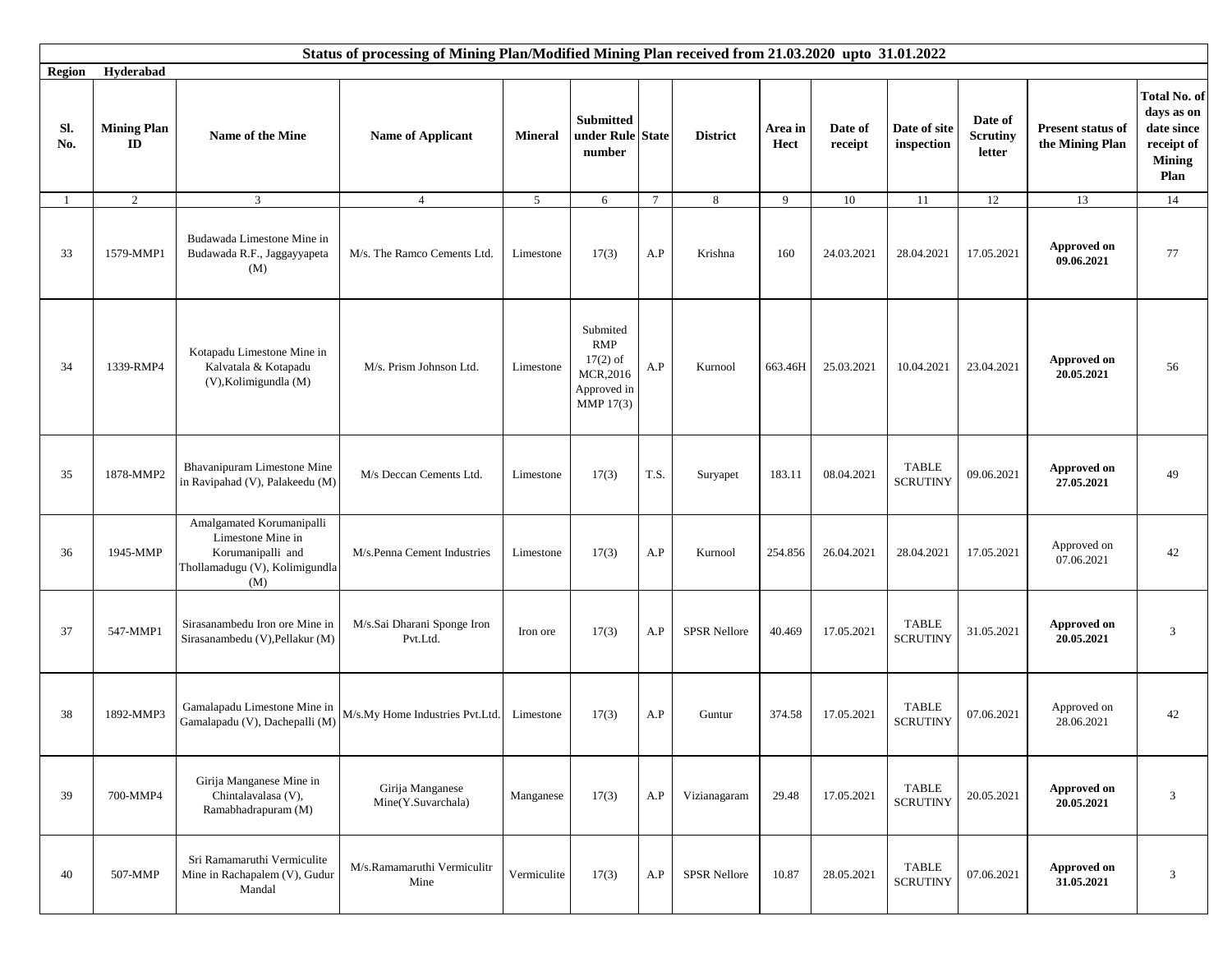|               |                          |                                                                                                                        | Status of processing of Mining Plan/Modified Mining Plan received from 21.03.2020 upto 31.01.2022 |                                              |                                                |                 |                     |                 |                    |                                 |                                      |                                             |                                                                                 |
|---------------|--------------------------|------------------------------------------------------------------------------------------------------------------------|---------------------------------------------------------------------------------------------------|----------------------------------------------|------------------------------------------------|-----------------|---------------------|-----------------|--------------------|---------------------------------|--------------------------------------|---------------------------------------------|---------------------------------------------------------------------------------|
| <b>Region</b> | Hyderabad                |                                                                                                                        |                                                                                                   |                                              |                                                |                 |                     |                 |                    |                                 |                                      |                                             |                                                                                 |
| Sl.<br>No.    | <b>Mining Plan</b><br>ID | Name of the Mine                                                                                                       | <b>Name of Applicant</b>                                                                          | <b>Mineral</b>                               | <b>Submitted</b><br>under Rule State<br>number |                 | <b>District</b>     | Area in<br>Hect | Date of<br>receipt | Date of site<br>inspection      | Date of<br><b>Scrutiny</b><br>letter | <b>Present status of</b><br>the Mining Plan | Total No. of<br>days as on<br>date since<br>receipt of<br><b>Mining</b><br>Plan |
| -1            | $\overline{2}$           | 3                                                                                                                      | $\overline{4}$                                                                                    | 5                                            | 6                                              | $7\phantom{.0}$ | 8                   | 9               | 10                 | 11                              | 12                                   | 13                                          | 14                                                                              |
| 41            | 1771-MMP2                | Gundlapalli Limestone Mine in<br>Gundlapalli (V), Mattampalli (M)                                                      | M/s.NCL Industries Ltd.                                                                           | Limestone                                    | 17(3)                                          | T.S.            | Suryapet            | 130.37          | 28.05.2021         | Table<br>Scrutiny               | 07.06.2021                           | Approved on<br>28.06.2021                   | 31                                                                              |
| 42            | 1359-MMP1                | Chanakya Cements Limestone<br>Mine in Ganeshpahad (V),<br>Damarcherla(M)                                               | M/s.Penna Cement Industries<br>Ltd.                                                               | Limestone                                    | 17(3)                                          | T.S.            | Nalgonda            | 354.236         | 11.06.2021         | 22.06.2021                      | 25.06.2021                           | Approved on<br>12.07.2021                   | 31                                                                              |
| 43            | 741-MMP1                 | Hanuman Dolomite and Iron Ore<br>mine in Valasala (V), Dhone (M)                                                       | Smt. D.Venkata Subbamma                                                                           | Limestone                                    | 17(3)                                          | A.P             | Kurnool             | 12.668          | 15.06.2021         | Table<br>Scrutiny               | 01.07.2021                           | Approved on<br>29.07.2021                   | 44                                                                              |
| 44            | 1852-MMP2                | Perumali Manganese Mine in<br>Perumali & J.Kanthavalasa<br>Villages, Therlam (M),<br>Vizianagaram Dt., A.P., Extent Ha | M/s Dharani Minerals                                                                              | Manganese                                    | 17(3)                                          | A.P             | Vizianagaram        | 10.506          | 23.06.2021         | Table<br>Scrutiny               | 30.06.2021                           | Approved on<br>30.07.2021                   | 37                                                                              |
| 45            | 1636-RMP1                | Nagaram Limestone Mine in<br>Nagaram (V), Mancherial (M)                                                               | M/s.Mancherial Minerals                                                                           | Limestone                                    | 17(3)                                          | T.S.            | Adilabad            | 7.28            | 30.06.2021         | 05.07.2021                      | 13.07.2021                           | Approved on<br>2.08.2021                    | 33                                                                              |
| 46            | 1590-MMP                 | Muddavaram Iron Ore Mine in<br>Muddavaram (V), Bethamcherla<br>(M)                                                     | G.Jayachandra Kumar                                                                               | Iron Ore                                     | 17(3)                                          | A.P             | Kurnool             | 23.074          | 05.07.2021         | 16.07.2021                      | 19.07.2021                           | Approved on<br>17.08.2021                   | 43                                                                              |
| 47            | 1322-MMP                 | Malkapuram Limestone and<br>Dolomite Mine in Sy.No. USHB<br>of Malkapuram (V), Dhone (M),                              | V.Satyam                                                                                          | Limestone<br>and<br>Dolomite                 | 17(3)                                          | A.P             | Kurnool             | 1.348           | 05.07.2021         | 22.07.2021                      | 29.07.2021                           | Approved on<br>19.08.2021                   | 45                                                                              |
| 48            | 1457-MMP                 | Dabakuchi Nipani Manganese<br>Mine in Dabakuchi & Nipani (V)<br>Tamsi (M), Dt., T.S., Extent Ha.                       | M/s.Aditya Minerals Pvt.Ltd.                                                                      | Manganese                                    | 17(3)                                          | T.S.            | Adilabad            | 73.94           | 05.07.2021         | 08.07.2021                      | 22.07.2021                           | Approved on<br>09.08.2021                   | 35                                                                              |
| 49            | 514-MMP                  | Gangamma Gani Mica Mine in<br>Chaganam (V), Sydapuram (M)                                                              | M/s. Sadhana Minerals                                                                             | Mica, Quartz,<br>Feldspar and<br>Vermiculite | 17(3)                                          | A.P             | <b>SPSR Nellore</b> | 5.419           | 06.07.2021         | 15.07.2021                      | 27.07.2021                           | Approved on<br>10.08.2021                   | 35                                                                              |
| 50            | 1901-MMP                 | Tangeda Limestone Mine in<br>Tangeda (V), Dachepalli (M)                                                               | M/s. NU Vista Ltd.(Formerly<br>Emami Cement Ltd.)                                                 | $Limes \ to ne$                              | 17(3)                                          | A.P             | Guntur              | 521.691         | 06.07.2021         | <b>TABLE</b><br><b>SCRUTINY</b> |                                      | Rejected on<br>03.08.2021                   | 28                                                                              |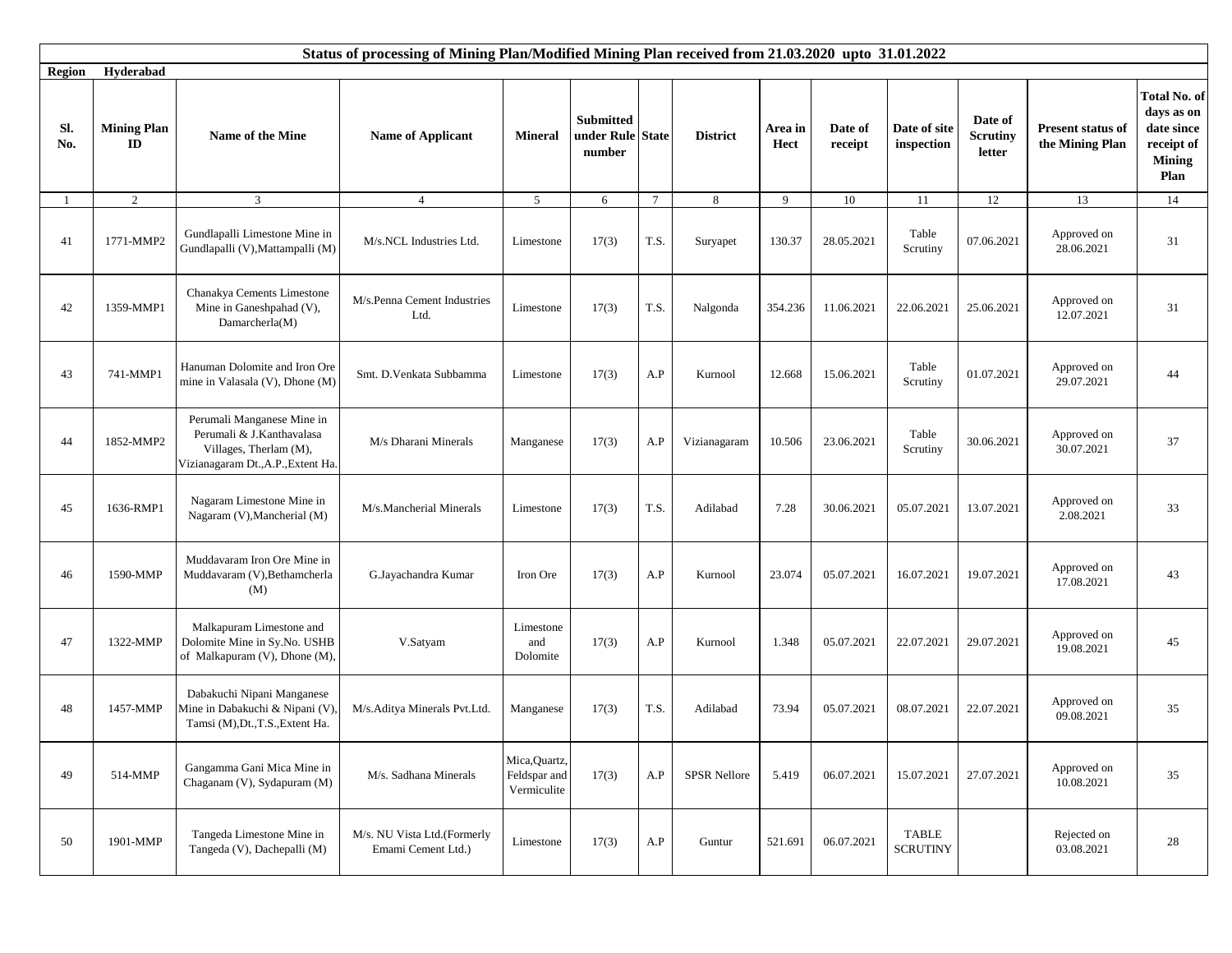|               |                                     |                                                                                                                         | Status of processing of Mining Plan/Modified Mining Plan received from 21.03.2020 upto 31.01.2022 |                        |                                                |                 |                 |                 |                    |                            |                                      |                                             |                                                                                        |
|---------------|-------------------------------------|-------------------------------------------------------------------------------------------------------------------------|---------------------------------------------------------------------------------------------------|------------------------|------------------------------------------------|-----------------|-----------------|-----------------|--------------------|----------------------------|--------------------------------------|---------------------------------------------|----------------------------------------------------------------------------------------|
| <b>Region</b> | Hyderabad                           |                                                                                                                         |                                                                                                   |                        |                                                |                 |                 |                 |                    |                            |                                      |                                             |                                                                                        |
| Sl.<br>No.    | <b>Mining Plan</b><br>$\mathbf{ID}$ | Name of the Mine                                                                                                        | <b>Name of Applicant</b>                                                                          | <b>Mineral</b>         | <b>Submitted</b><br>under Rule State<br>number |                 | <b>District</b> | Area in<br>Hect | Date of<br>receipt | Date of site<br>inspection | Date of<br><b>Scrutiny</b><br>letter | <b>Present status of</b><br>the Mining Plan | <b>Total No. of</b><br>days as on<br>date since<br>receipt of<br><b>Mining</b><br>Plan |
| -1            | $\overline{2}$                      | 3                                                                                                                       | $\overline{4}$                                                                                    | 5                      | 6                                              | $7\phantom{.0}$ | 8               | 9               | 10                 | 11                         | 12                                   | 13                                          | 14                                                                                     |
| 51            | 1397-MMP                            | Sarparajapuram Iron ore Mine in<br>Sarparajapuram (V), Veldurthy<br>(M), Kurnool Dt., A.P., Extent<br>7.874Ha.          | Dr.T.V.N.N.Ram Prasad                                                                             | Iron Ore               | 17(3)                                          | A.P.            | Kurnool         | 7.874           | 06.07.2021         | 16.07.2021                 | 19.07.2021                           | Approved on<br>17.08.2021                   | 42                                                                                     |
| 52            | 510-MMP2                            | Anjani Iron ore & Laterite Mine<br>in Chabali & Thummaluru (V),<br>Pendlimarri (M), YSR Kadapa<br>Dt., A.P., Extent Ha. | M/s. Anjani Mines & Minerals                                                                      | Iron Ore &<br>Laterite | 17(3)                                          | A.P.            | YSR Kadapa      | 208.3           | 07.07.2021         | 15.07.2021                 | 27.07.2021                           | Rejected on<br>06.09.2021                   | 61                                                                                     |
| 53            | 1860-MMP1                           | Kachavaram Limestone<br>Mine, 283.585 Ha In<br>Inuparajupalli & Kachavaram(M)<br>Guntur Dist, Ap                        | Shree Cement Ltd.                                                                                 | Limestone              | 17(3)                                          | A.P             | Guntur          | 283.585         | 27.07.2021         | 28.07.2021                 | 11.08.2021                           | Rejected on 30-08-<br>2021                  | 34                                                                                     |
| 54            | 1862-MMP                            | Dugar-I<br>Vermiculite Mine (61.450 Ha.)<br>Palicherla<br>village, Gudur(M), Nellore Dt, A.P                            | Dugar Vermiculite Mine                                                                            | Vermiculite            | 17(3)                                          | A.P.            | Nellore         | 61.45           | 01.09.2021         | 11.09.2021                 | 21.09.2021                           | Approved on<br>12.10.2021                   | 41                                                                                     |
| 55            | 225-MMP                             | Dugar-II<br>Vermiculite Mine (38.75 Ha.)<br>Palicherla<br>village, Gudur(M), Nellore Dt, A.P                            | Dugar Vermiculite Mine                                                                            | Vermiculite            | 17(3)                                          | A.P.            | Nellore         | 38.75           | 02.09.2021         | 12.09.2021                 | 21.09.2021                           | Approved on<br>12.10.2021                   | 40                                                                                     |
| 56            | 1354-MMP2                           | Jayanthipuram (North<br>Band) Village, Krishna Dist, A.P.<br><b>State</b>                                               | The RamcoCements Limited<br>(Formerly Madras Cements<br>Limited.)                                 | Limestone              | 17(3)                                          | A.P             | Krishna         | 256.54          | 02.09.2021         | 07.09.2021                 | 16.09.2021                           | Approved on<br>06.10.2021                   | 34                                                                                     |
| 57            | 1935-MMP1                           | <b>Auction Block</b><br><b>Gudipadu Auction Block Mine in</b><br>Gudipadu (V), Yadiki (M)                               | M/s.Penna Cement Industries<br>Ltd.                                                               | Limestone              | 17(3)                                          | A.P             | Anantapur       | 40.816          | 23.09.2021         | 29.09.2021                 | 12.10.2021                           | Approved on<br>25.10.2021                   | 32                                                                                     |
| 58            | 1860-MMP3                           | Kachavaram Limestone<br>Mine, 283.585 Ha In<br>Inuparajupalli & Kachavaram(M)<br>Guntur Dist, Ap                        | Shree Cement Ltd.                                                                                 | Limestone              | 17(3)                                          | A.P             | Guntur          |                 | 283.585 04.10.2021 | Table<br>Scrutiny          | 12.10.2021                           | Approved on<br>01.11.2021                   | 28                                                                                     |
| 59            | 1515-MMP                            | Sadanandapuram Manganese<br>Mine in Sadanandapuram<br>$(V)$ , Gurla $(M)$                                               | $M/s$ R B S S D & F N Das                                                                         | Manganese              | 17(3)                                          | A.P             | Vizianagaram    | 56.838          | 18.10.2021         | 28.10.2021                 | 05.11.2021                           | Approved on<br>29.11.2021                   | 42                                                                                     |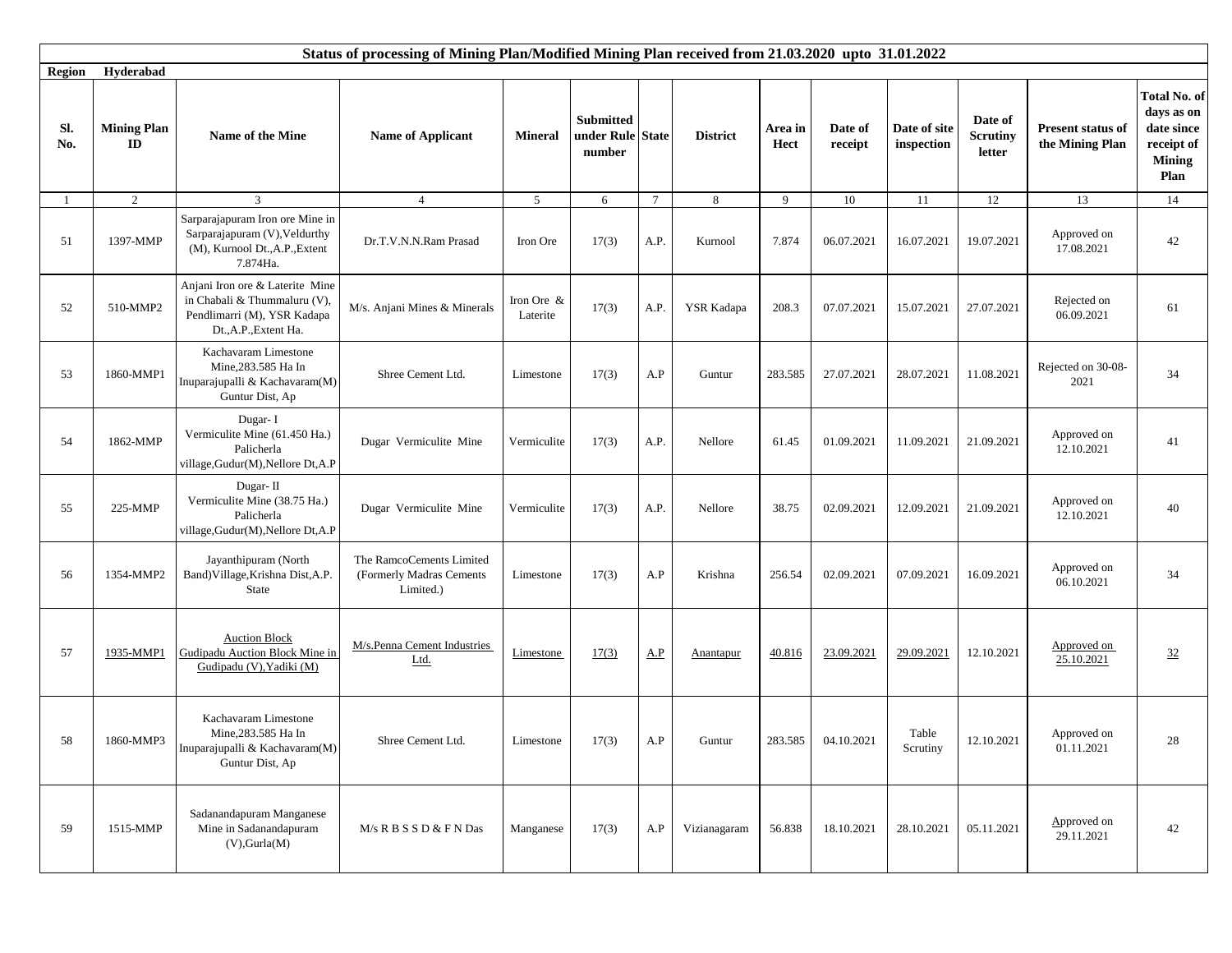|               |                                     |                                                                                                                                                              | Status of processing of Mining Plan/Modified Mining Plan received from 21.03.2020 upto 31.01.2022 |                |                                                |                         |                 |                 |                    |                            |                                      |                                          |                                                                                        |
|---------------|-------------------------------------|--------------------------------------------------------------------------------------------------------------------------------------------------------------|---------------------------------------------------------------------------------------------------|----------------|------------------------------------------------|-------------------------|-----------------|-----------------|--------------------|----------------------------|--------------------------------------|------------------------------------------|----------------------------------------------------------------------------------------|
| <b>Region</b> | Hyderabad                           |                                                                                                                                                              |                                                                                                   |                |                                                |                         |                 |                 |                    |                            |                                      |                                          |                                                                                        |
| Sl.<br>No.    | <b>Mining Plan</b><br>$\mathbf{ID}$ | Name of the Mine                                                                                                                                             | <b>Name of Applicant</b>                                                                          | <b>Mineral</b> | <b>Submitted</b><br>under Rule State<br>number |                         | <b>District</b> | Area in<br>Hect | Date of<br>receipt | Date of site<br>inspection | Date of<br><b>Scrutiny</b><br>letter | Present status of<br>the Mining Plan     | <b>Total No. of</b><br>days as on<br>date since<br>receipt of<br><b>Mining</b><br>Plan |
| -1            | $\overline{2}$                      | 3                                                                                                                                                            | $\overline{4}$                                                                                    | 5 <sup>5</sup> | 6                                              | $7\phantom{.0}$         | 8               | 9               | 10                 | 11                         | 12                                   | 13                                       | 14                                                                                     |
| 60            | 1936-MMP                            | Nandavaram-Venkatapuram<br>imestone minein Nandavaram &<br>Venkatapuram (V), Banaganapalli<br>(M), Dt., A.P., Extent Ha.                                     | M/s Sree Jaya Jyothi Cements<br>Pvt. Ltd                                                          | Limestone      | MMP 17(3)<br>of<br>MCR, 2016                   | A.P                     | Kurnool         | 24.739          | 10.11.2021         | 16.11.2021                 | 25.11.2021                           | Approved on<br>13.12.2021                | 33                                                                                     |
| 61            | 1450-MMP2                           | Bhoraj Manganese Miine in<br>Bhoraj(V), Jainath(M), Adilabad<br>Dt., AP., Extent 122.57 Ha                                                                   | M/S Balaji Electro Smelters<br>Limited                                                            | Manganese      | 17(3)                                          | T.S                     | Adilabad        | 122.57          | 17.11.2021         | 19.11.2021                 | 24.11.2021                           | Approved on<br>06.12.2021                | 19                                                                                     |
| 62            | 1172-RMP3                           | Seethapuram Mine(Lease 1)<br>Dondapadu & Revooru village,<br>Chintalapalem Mandal<br>Suryapet District, TS.,                                                 | Zuari Cement Limited                                                                              | Limestone      | MMP 17(3)<br>of<br>MCR, 2016                   | $\mathrm{T}.\mathrm{S}$ | Suryapet        | 770.23          | 02.12.2021         | 17.12.2021                 | 21.12.2021                           | Apprved on 11-01-<br>2022                | 40                                                                                     |
| 63            | 1399-MMP2                           | Urichinthala Limestone Mine in<br>Urichintala(V),Tadipatri(M),Ana<br>nthapur Dt., A.P Extent 66.90Ha                                                         | M/s Penna Cements Industries<br>Ltd                                                               | Limestone      | MMP 17(3)<br>of<br>MCR, 2016                   | A.P.                    | Anantapur       | 66.9            | 20.01.2022         | Table<br>scrutiny          |                                      | <b>Under Progressing</b><br>with the IBM | 11                                                                                     |
| 64            | 1506-MMP                            | Pimperkunta Guda Manganese<br>Mine in Pimperkunta & Guda<br>(V), Jainath (M), Adilabad Dt.,<br>T.s., Extent 89.00Ha.                                         | M/s Aditya Minerals Pvt. Ltd.                                                                     | Manganese      | 17(3)                                          | T.S                     | Adilabad        | 89              | 28.01.2022         |                            |                                      | <b>Under Progressing</b><br>with the IBM | 3                                                                                      |
| 65            | 1944                                | Dondapadu Limestone Mkine in<br>Dondapadu (V), Chintalapalem<br>(M)                                                                                          | M/s.Rain Cements Limited                                                                          | Limestone      | 16(1)                                          | T.S.                    | Suryapet        | 183.89          | 02.03.2020         |                            |                                      | Rejected on<br>13.05.2020                | 72                                                                                     |
| 66            | 1939-MP                             | Kowlapalli Limestone Mine in<br>Kowlapalli (V), Peapully (M)                                                                                                 | M/S. Penna Cement Industries<br>Ltd.                                                              | Limestone      | 16(1)                                          | A.P.                    | Kurnool         | 556.938         | 12.10.2020         |                            |                                      | Rejected on<br>05.11.2020                | 24                                                                                     |
| 67            | 1939-MP2                            | Kowlapalli limestone Mine in<br>Kowlapalli (V), Peapully<br>(M), Kurnool Dt., A.P., Extent<br>556.938Ha.                                                     | M/s.Penna Cement Industries<br>Ltd.                                                               | Limestone      | 16(1)                                          | A.P.                    | Kurnool         | 556.938         | 18.02.2021         | Table<br>Scrutiny          |                                      | Rejected on<br>01.04.2021                | 42                                                                                     |
| 68            | 1945                                | <b>Auction Block</b><br>Gorlaguta Limestone Block in<br>Sy.Nos.139B/P,140,141,142/P of<br>Gorlagutta (V), Bethamcherla<br>(M), Kurnool Dt., A.P., Extent Ha. | M/s Sree Jayajyothi Cements (P)<br>Ltd.                                                           | $\rm Limes$    | MP $16(1)$ of<br>MCR,2016                      | A.P.                    | Kurnool         | 181.03          | 23.09.2021         | 05.10.2021                 | 11.10.2021                           | Approved on<br>26.10.2021                | 33                                                                                     |